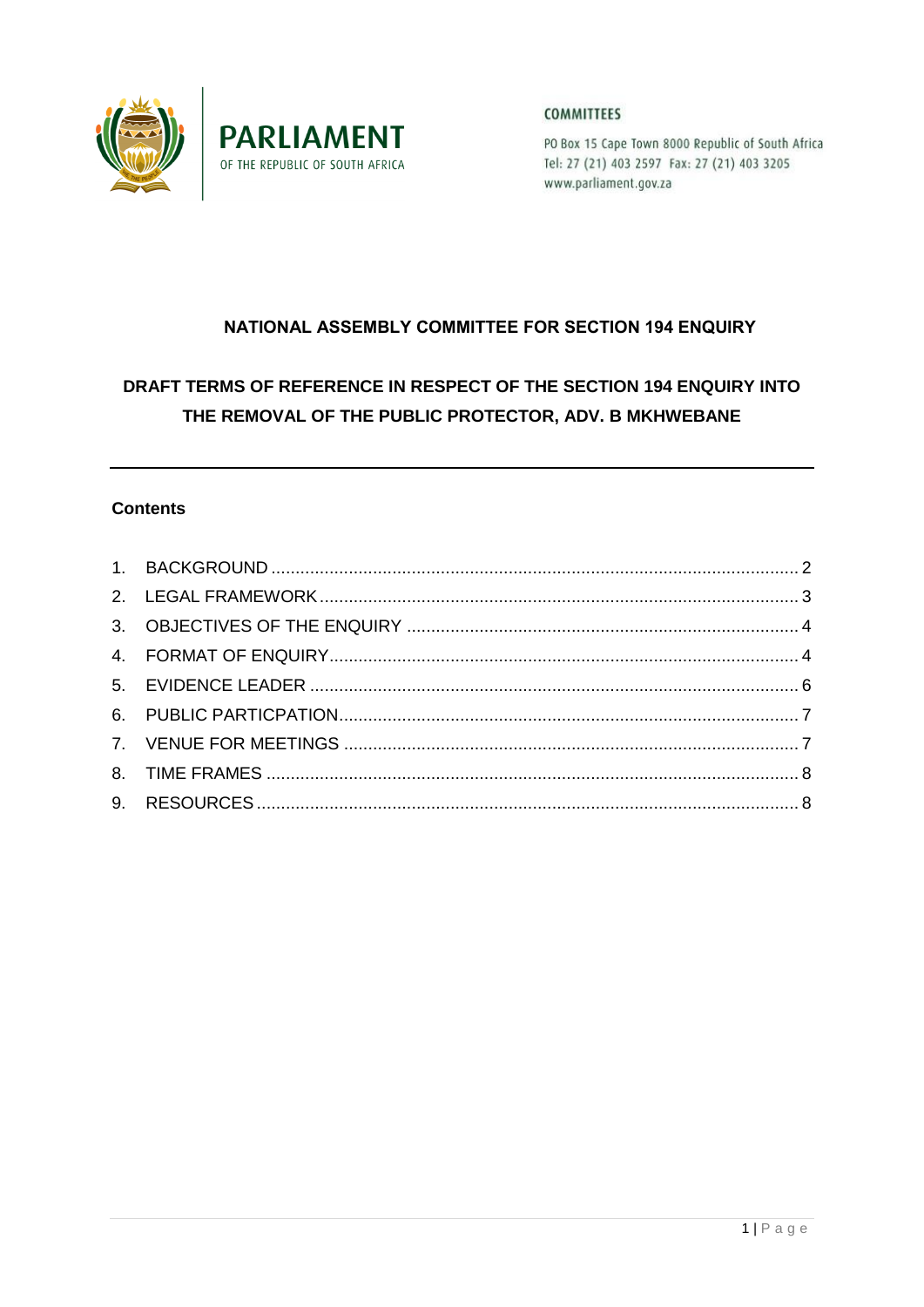## **ABBREVIATIONS**

NA National Assembly

PP Public Protector

#### <span id="page-1-0"></span>**1. BACKGROUND**

-

On 21 February 2020, the Chief Whip of the Democratic Alliance, Ms Mazzone tabled a motion ("the Motion") to initiate an enquiry, in terms of section 194 of the Constitution, for the removal of the Public Protector, Adv. Mkhwebane, on the grounds of alleged incompetence and/or misconduct. 1

Subsequently, the former Speaker of the NA, Ms. T Modise, acting in terms of NA Rule 129U, established an independent panel to conduct a preliminary assessment to determine whether, on the information available, there is prima facie evidence showing that the PP has committed misconduct and/or is incompetent.

The panel submitted its report on 24 February 2021 and recommended, for the reasons contained in its report, that the charges of incompetence and misconduct be referred to a committee of the NA as provided for in the NA Rules governing removal. <sup>2</sup>The report served before the NA on 16 March 2021 and the NA resolved to proceed with a section 194 enquiry.

Accordingly, the matter is now referred to the Committee for Section 194 Enquiry ("the Committee") for a formal enquiry in terms of the NA Rules, to conduct an enquiry ("the Enquiry") to remove a holder of a public office as envisaged in section 194 of the Constitution.<sup>3</sup>

NA Rule 129AD (2) states that the Committee must ensure that the Enquiry is conducted in a reasonable and procedurally fair manner, within a reasonable timeframe. Accordingly, the

 $1$  The removal process is outlined in the recently adopted Rule 129R of the National Assembly Rules ("the NA Rules").

<sup>&</sup>lt;sup>2</sup> The report can be accessed at the following web address: KMBT\_C554e-20210224165225 [\(parliament.gov.za\)](https://www.parliament.gov.za/storage/app/media/Pages/2021/march/01-03-2021_Report_of_the_independent_Panel_on_the_Public_Protector/FINAL_REPORT_OF_THE_INDEPENDENT_PANEL_EST_i.t.o_NA_RULE_129U_AND_Sect_194_OF_CONSTITUTION.pdf) <sup>3</sup> See Assembly Rule 192Z (2)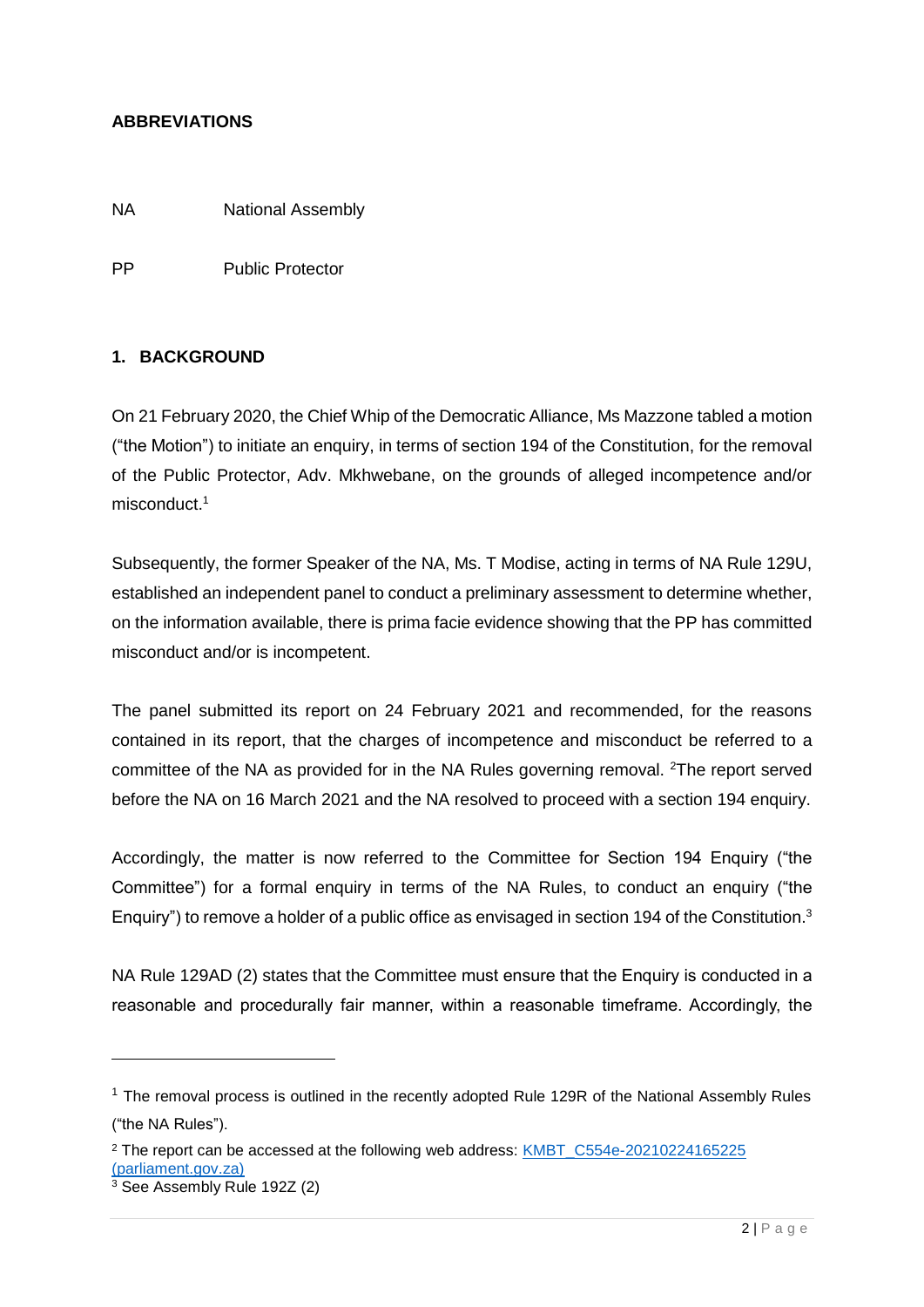Committee agrees to conduct the enquiry in accordance with the provisions of this terms of reference which is based on the principle of fairness. The Committee may vary or amend this terms of reference provided that the principle of fairness is upheld.

## <span id="page-2-0"></span>**2. LEGAL FRAMEWORK**

Section 194 of the Constitution sets out the framework for the removal of the PP, the Auditor-General and members of commissions established in terms of Chapter 9 of the Constitution from office. It reads as follows:

#### *Removal from office*

*194. (1) The Public Protector, the Auditor-General or a member of a Commission− established by this Chapter may be removed from office only on* 

- *(a) the ground of misconduct, incapacity or incompetence;*
- *(b) a finding to that effect by a committee of the National Assembly; and*
- *(c) the adoption by the Assembly of a resolution calling for that person's removal from office.*
- *(2) A resolution of the National Assembly concerning the removal from office of−*
- *(a) the Public Protector or the Auditor-General must be adopted with a supporting vote of at least two thirds of the members of the Assembly; or*
- *(b) a member of a Commission must be adopted with a supporting vote of a majority of the members of the Assembly.*
- *(3) The President*
- *(a) may suspend a person from office at any time after the start of the proceedings of a committee of the National Assembly for the removal of that person; and*
- *(b) must remove a person from office upon adoption by the Assembly of the resolution calling for that person's removal.*

On 3 December 2019, the National Assembly adopted new Rules setting out the process for the removal of office-bearers in institutions supporting constitutional democracy. These institutions include the Office of the PP.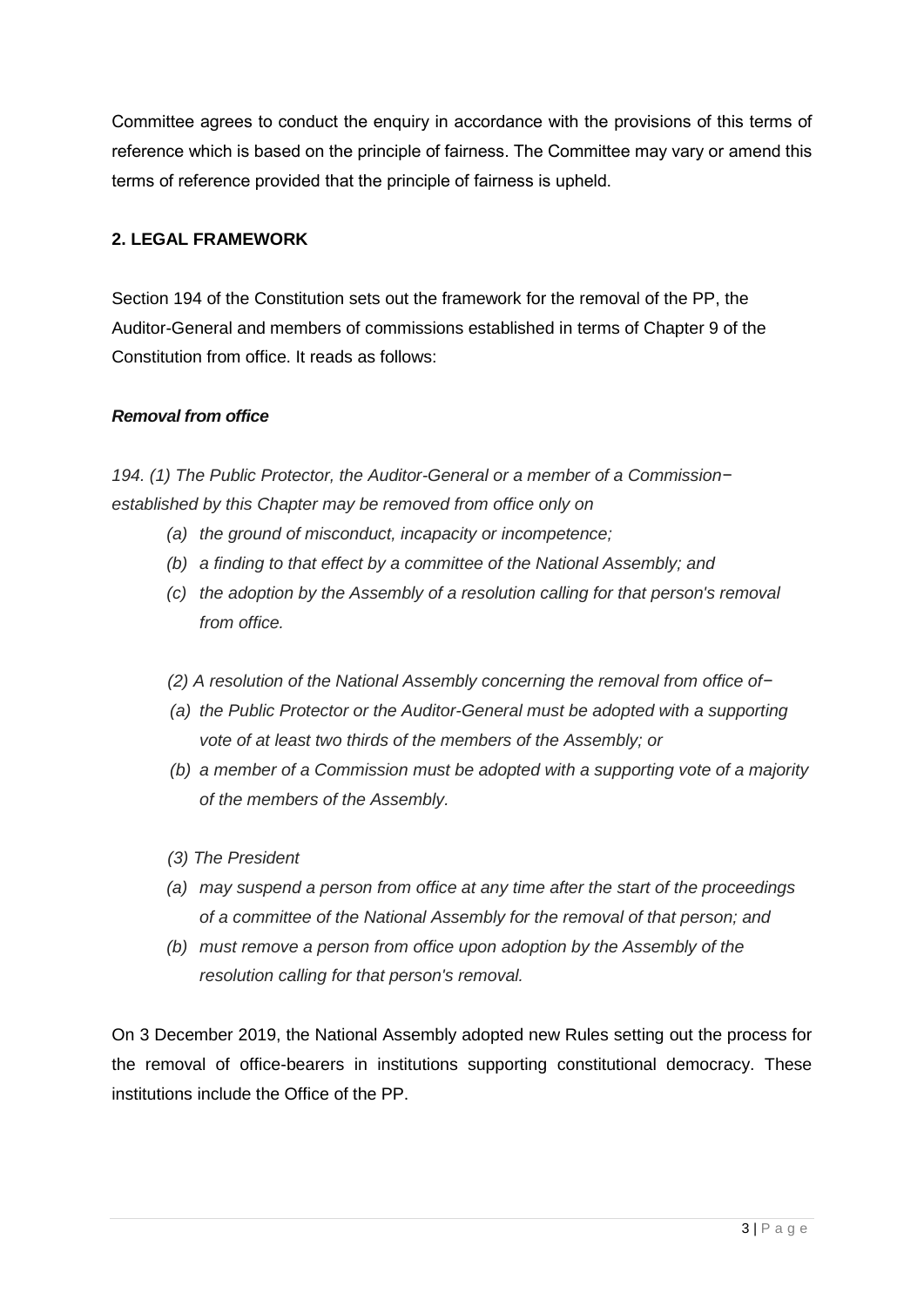The portion of the NA Rules relating to the removal process are attached hereto for ease of reference. The proceedings of this Committee will be conducted in accordance with the aboveprovisions of the Constitution and the NA Rules.

# <span id="page-3-0"></span>**3. OBJECTIVES OF THE ENQUIRY**

The objective of the Enquiry is to:

- a) assess the charges contained in the motion in order to determine whether the PP is incompetent and/or has misconducted herself; and
- b) report to the NA on its findings and recommendations.

# <span id="page-3-1"></span>**4. FORMAT OF ENQUIRY**

The Enquiry is a constitutional process to establish, on the basis of evidence presented, whether the PP is incompetent and/or has misconducted herself. It is neither a judicial or quasi-judicial process, nor is it an adversarial process. The Enquiry in an inquisitorial process, informed by Parliament's constitutional oversight mandate, and the principle of fairness shall be paramount to the manner in which the Committee conducts the Enquiry.

The Committee will utilise the services of an external Evidence Leader to assist it subject to the provisions of paragraph 6. The Enquiry will be conducted in line with the following:

#### 4.1 *Witnesses*

- a. The Committee will invite the persons identified by it as witnesses, to submit a sworn written statement and to thereafter appear before it (if determined necessary) to answer oral questions related to the subject-matter of the Enquiry.
- b. In the event that an invited witness refuses to submit a sworn statement and/or avail themselves as requested, the Committee may use its power of subpoena as provided for in the Powers, Privileges and Immunities of Parliament and Provincial Legislatures Act, 2004 (Act No. 4 of 2004).
- c. All witnesses will be requested to submit their sworn written statement, including any supporting evidence, at least 7 days prior to the commencement of their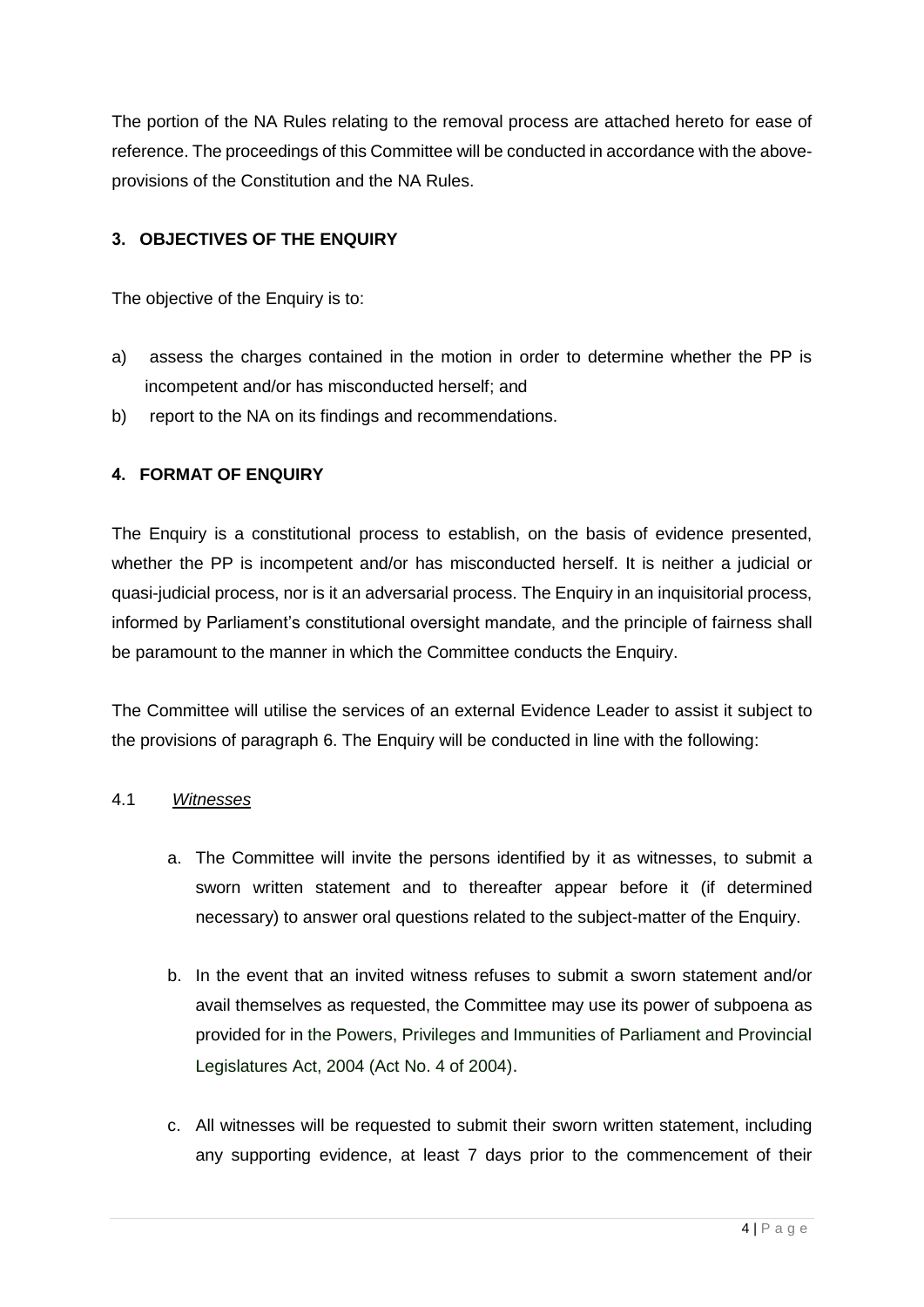testimony, provided that the statement and any evidence is limited to the information contained in the motion.

d. The Committee will furnish the PP with copies of all statements as received and a list of all witnesses it intends calling.

## 4.2 *Questions to witnesses*

- a. The evidence leader will present the evidence of a witness to the Committee.
- b. All members will be given equal opportunity to pose any further questions to witnesses (irrespective of whether the member has voting rights). In the event that members are of the view that a certain witness be recalled for purposes of answering any further questions, it may do so by resolution. In the event that the Committee resolves to pose further questions, it will agree on whether such questions should be posed in writing or whether the identified witness will be invited to respond orally.

#### 4.3 *Witnesses to appear under oath or affirmation*

- a. All witnesses (whether attending voluntarily or not) will be requested to take an oath or affirmation in accordance with the provisions of NA Rule 168 read together with section 16 of the Powers, Privileges and Immunities of Parliament and Provincial Legislatures Act, 2004 (Act No.4 of 2004).
- b. The oath will be administered by the Chairperson or any other person acting on the instructions of the Chairperson.
- c. All witnesses must be informed of the parameters of the Enquiry and instructed not to remark on or discuss any matter that is not related to the evidence contained in the Motion.

#### 4.4 *Cross-examination and processing of evidence*

a. Whilst the Committee is not a judicial tribunal or court of law, it will permit the PP, or her representative, to cross-examine any witnesses, whether identified by the PP or by the Committee.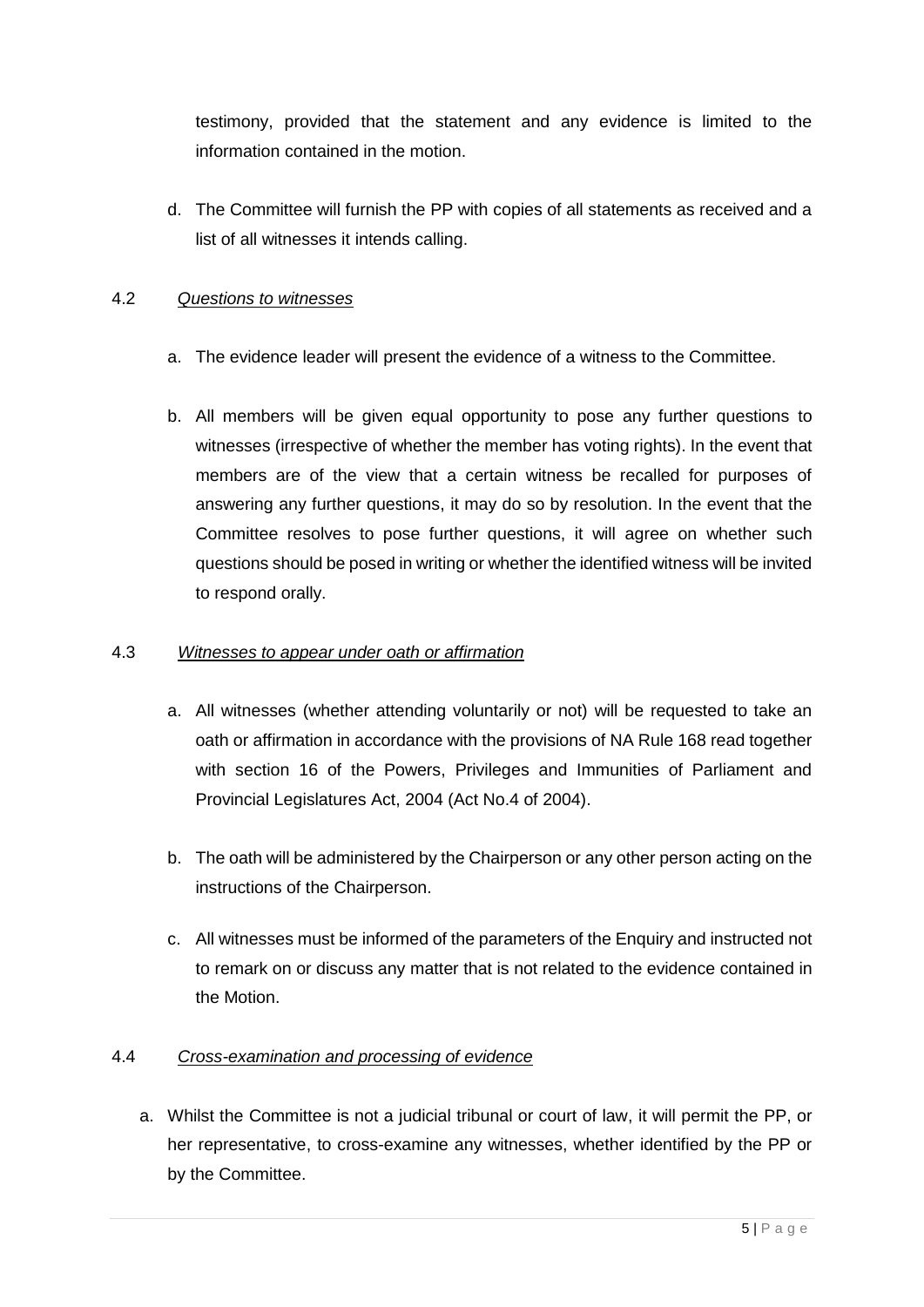- b. In the event that the PP wishes to call a witness, notice of same, together with a copy of sworn statement by the witness, must be provided to the Committee who will provide the PP with a date and time for the appearance. The Evidence Leader and members shall have the right to put any questions to any witness called by the PP, subject to any reasonable restrictions the Chairperson may impose.
- c. The Committee will determine the manner in which it will process evidence and the weight it will attach to evidence, and in doing so may
	- i. consider any evidence that is relevant to its mandate;
	- ii. use its powers of subpoena to gather further evidence if it deems necessary.

# 4.5 *Legal Representation and Audi*

- a. In terms of Rule 129AD (3), the Committee must afford the holder of a public office the right to be heard in their own defence and to be assisted by a legal practitioner or other expert of their choice.
- b. The legal practitioner or expert has the right to participate, in their capacity as representative of the PP, in the proceedings of the Committee, including making opening and closing statements, cross- examining witnesses and raising any matter related to the process, subject to any reasonable time restrictions the Chairperson may impose.
- c. Prior to the report of the Committee being adopted and tabled, the PP must be provided with a reasonable opportunity to make written representations on the findings and recommendations of the Committee in line with the *audi alteram partem* principle of natural justice.
- d. These representations must be considered by the Committee prior to the adoption of the report.

# <span id="page-5-0"></span>**5 EVIDENCE LEADER**

The Enquiry is inquisitorial in nature and the Evidence Leader does not act as a prosecutor. The role of the Evidence Leader is limited to presenting the evidence and putting questions to the PP or other witnesses with the aim of empowering the Committee to assess the merits of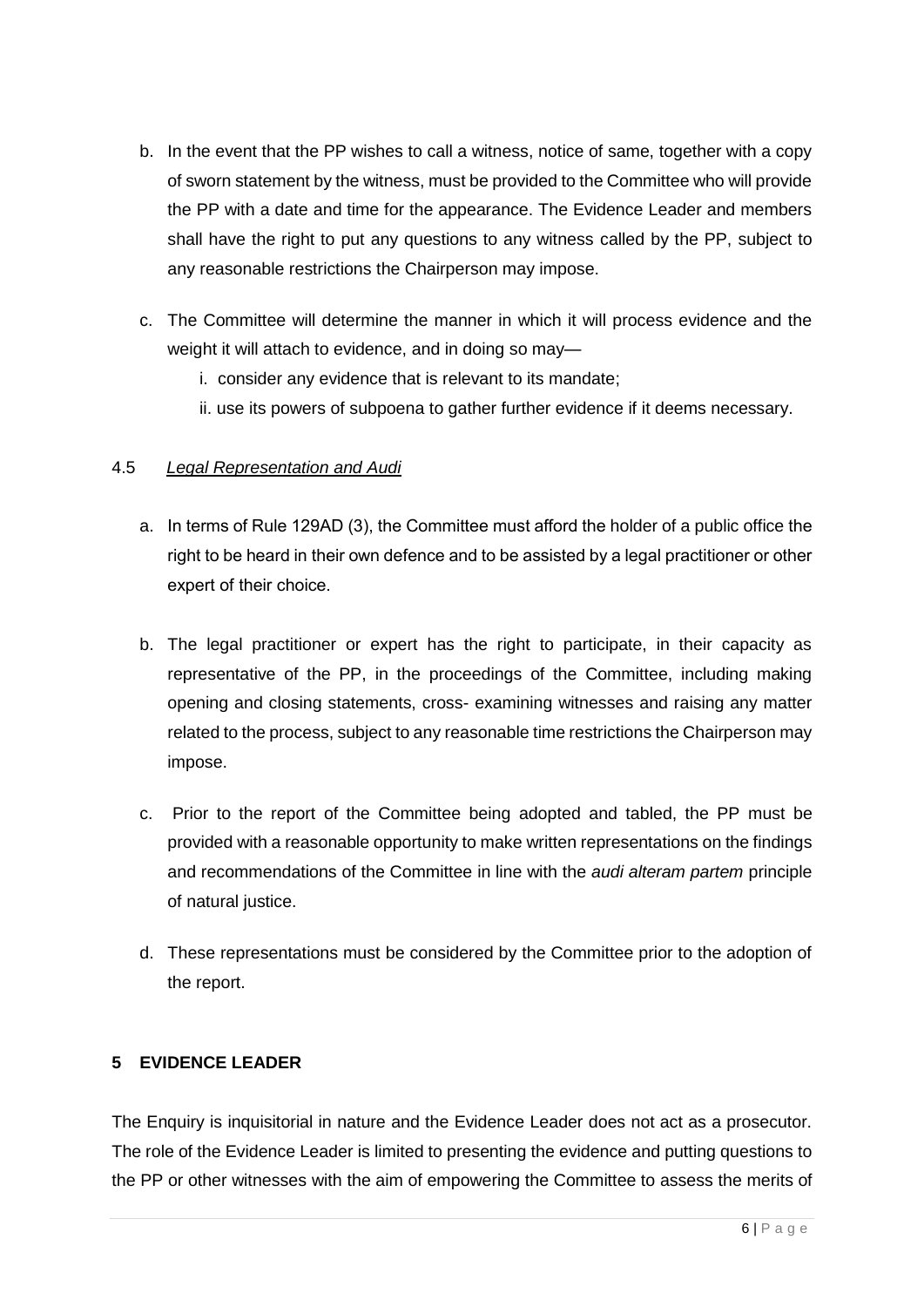the evidence in line with its mandate. The format for questioning (whether oral or by way of statement with a view to limiting issues in dispute) will be determined by the Evidence Leader in consultation with the Chairperson.

The use of an Evidence Leader will in no way limit or impede the right of members to put questions of substance or clarity to any witness in the exercise of Parliament's constitutional oversight function, as specifically reflected in section 194 of the Constitution.

# <span id="page-6-0"></span>**6 PUBLIC PARTICPATION AND TRANSPARENCY**

Section 59 of the Constitution creates an obligation on the NA to facilitate public involvement in its committee processes. Whilst the NA Rules do not dictate the manner in which public participation must be conducted, it is necessary that a reasonable opportunity is offered to members of the public and all interested parties to be informed of the work of the Committee and to have an adequate say.

Meetings of the Committee will accordingly be conducted in open and, whenever possible, broadcasted on Parliament TV and on its social media channels.

The Committee must determine the manner in which it will facilitate public participation, which may include one or more of the following:

- a. Invitation for written participation;
- b. oral submissions; and/or
- c. targeted invitations for written/oral submissions to persons who may be in a position to assist the Committee.

The purpose of public participation will not be to consider any personal views that members of the public may have with regard to the PP, but to call for evidence that may assist the Committee in fulfilling its mandate. As such, only submissions which relate to the charges in the Motion will be considered.

# <span id="page-6-1"></span>**7 VENUE FOR MEETINGS**

Meetings will be held at a suitable Covid compliant venue within the Parliamentary precinct or any other suitable venue to be determined by the Chairperson. Where necessary, for purposes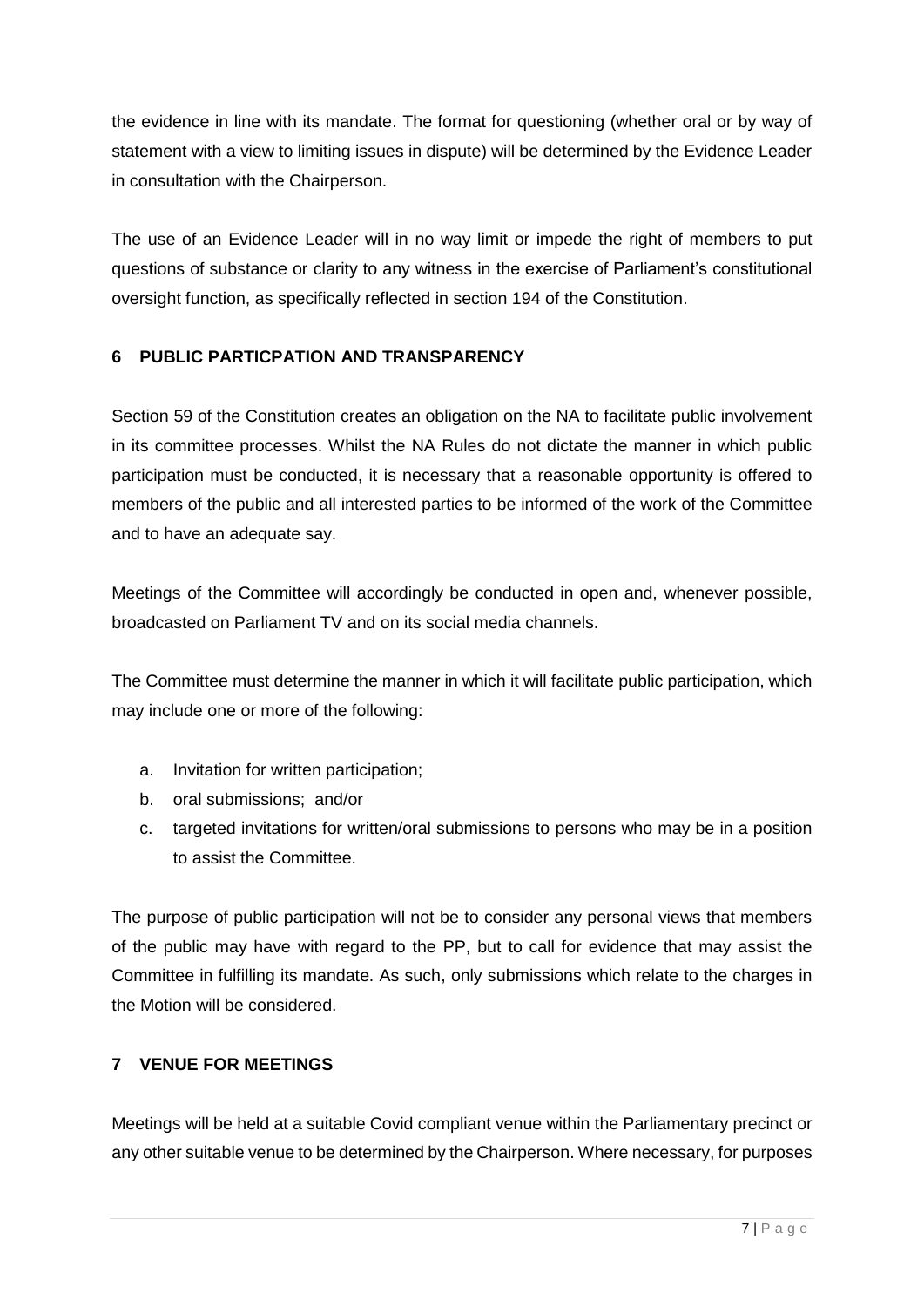of accommodating persons unable to travel to Cape Town or to physically attend meetings, hybrid virtual/physical meetings will be held.

# <span id="page-7-0"></span>**8 TIME- FRAMES**

The Committee will prioritise the Enquiry in the programme of the NA. The Committee agrees to use its best endeavours to conclude the Enquiry within a reasonable time.

# <span id="page-7-1"></span>**9 RESOURCES FOR PURPOSES OF THE OVERSIGHT ENQUIRY**

\_\_\_\_\_\_\_\_\_\_\_\_\_\_\_\_\_\_\_\_\_\_\_\_\_\_\_\_\_\_\_\_\_\_\_\_\_\_\_\_\_\_\_\_\_\_\_\_\_\_\_\_\_\_\_\_\_

An external Evidence Leader, other experts as may be determined by the Committee and a dedicated team of officials, including committee secretaries and assistants, a researcher, content adviser and legal advisers, will support the Committee under the direction of the Chairperson.

Adopted 22 February 2022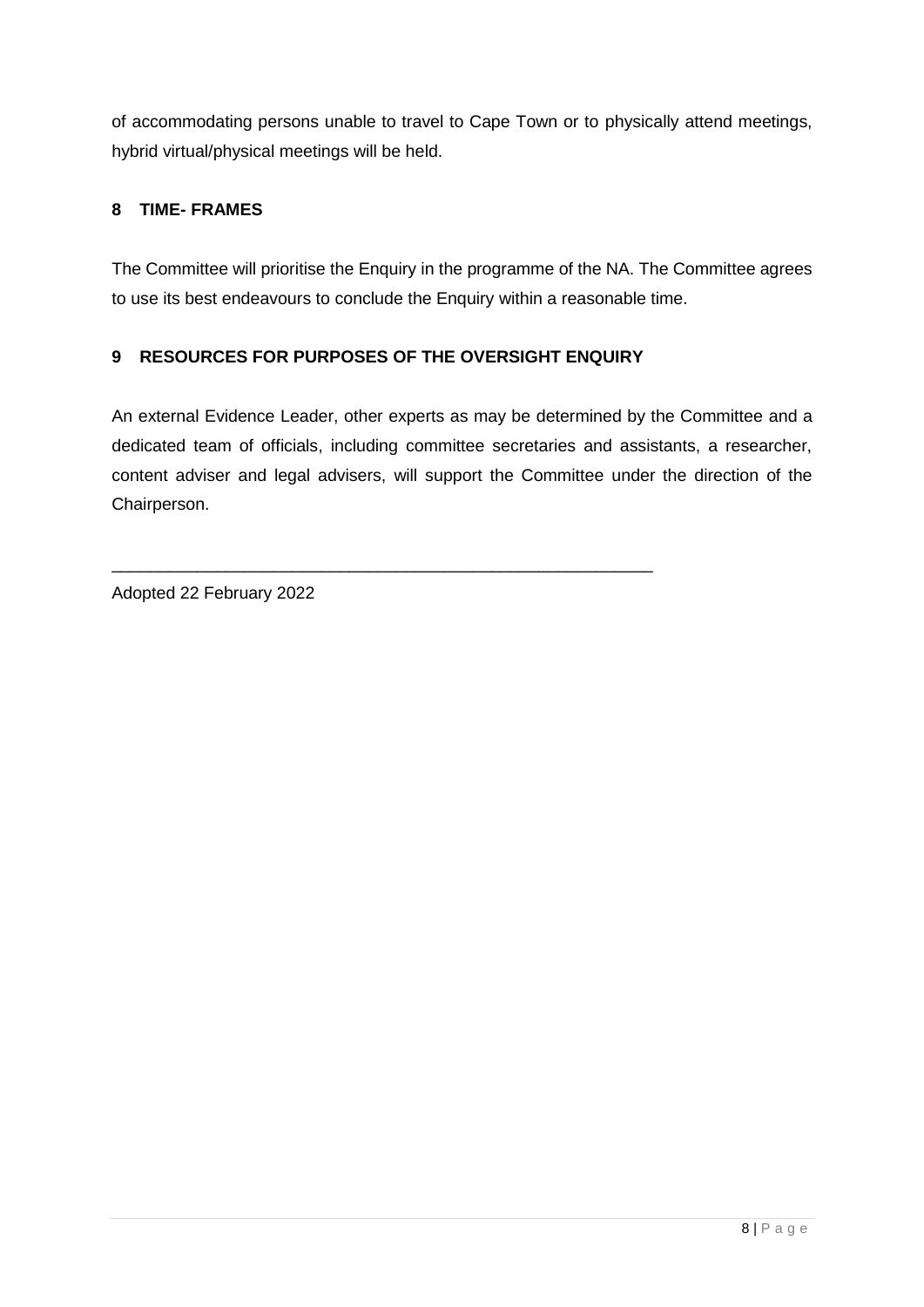**Rules of the National Assembly applicable to the removal from office of a holder of a public office in a State Institution supporting Constitutional Democracy**

## **"Part 4: Removal from office of a holder of a public office in a State Institution Supporting Constitutional Democracy**

#### **Definitions**

For the purposes of Part 4-

**"holder of a public office"** means a person appointed in terms of Chapter 9 of the Constitution;

**"incapacity** includes—

- (a) a permanent or temporary condition that impairs a holder of a public office's ability to perform his or her work; and
- (b) any legal impediment to employment;

**"incompetence"** in relation to a holder of a public office, includes a demonstrated and sustained lack of—

- (a) knowledge to carry out; and
- (b) ability or skill to perform,

his or her duties effectively and efficiently;

**"member of a commission"** means a member of a commission established under Chapter 9 of the Constitution;

**"misconduct"** means the intentional or gross negligent failure to meet the standard of behaviour or conduct expected of a holder of a public office; and

**"section 194 enquiry"** means an enquiry by the Assembly to remove a holder of a public office in terms of section 194 of the Constitution and these rules.

#### **Initiation of section 194 enquiry**

-

#### **129R<sup>4</sup> . Initiation of Section 194 enquiry**

- (1) Any member of the Assembly may, by way of a notice of a substantive motion in terms of Rule 124(6), initiate proceedings for a section 194(1) enquiry, provided that  $-$ 
	- (a) the motion must be limited to a clearly formulated and substantiated charge on the grounds specified in section 194, which must *prima facie* show that

<sup>4</sup> The numbering of the rules could follow Rule 129A-Q, which concern the removal of the President in terms of Section 89 of the Constitution. This would nevertheless be a temporary arrangement until the rules were re-printed, at which point both would be separate rules and be re-numbered accordingly.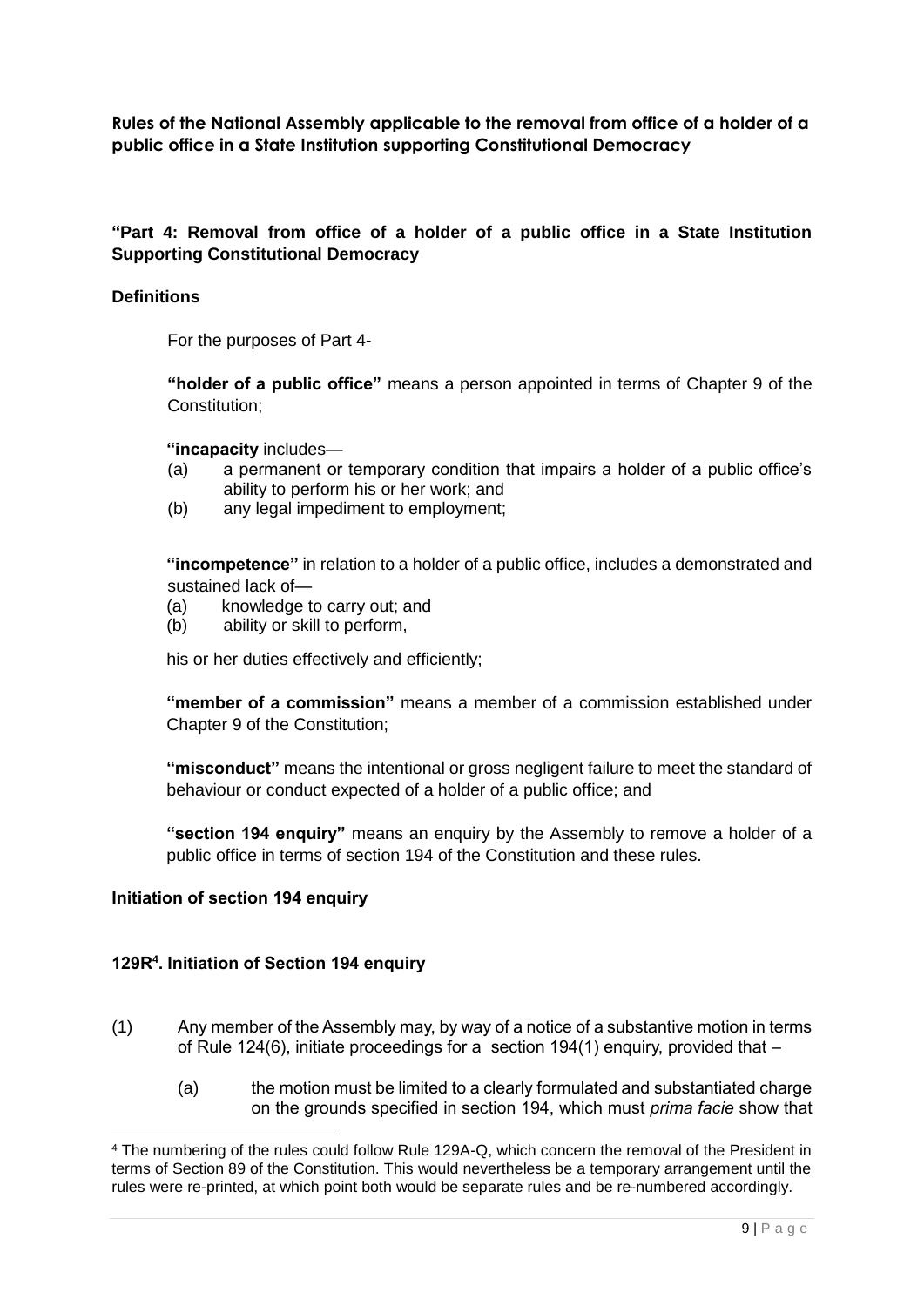the holder of a public office:

- (i) committed misconduct;
- (ii) is incapacitated; or
- (iii) is incompetent;
- (b) the charge must relate to an action performed or conduct ascribed to the holder of a public office in person;
- (c) all evidence relied upon in support of the motion must be attached to the motion; and
- (d) the motion is consistent with the Constitution, the law and these rules.
- (2) For purposes of proceedings in terms of section 194(1), the term "charge" must be understood as the grounds for averring the removal from office of the holder of a public office.

#### **129S. Compliance with criteria**

Once a member has given notice of a motion to initiate proceedings in a section 194 enquiry, the Speaker may consult the member to ensure the motion is compliant with the criteria set out in this rule.

#### **129T. Referral of motion**

When the motion is in order, the Speaker must –

- (a) immediately refer the motion, and any supporting documentation provided by the member, to an independent panel appointed by the Speaker for a preliminary assessment of the matter; and
- (b) inform the Assembly and the President of such referral without delay.

#### **Independent panel to conduct preliminary assessment into Section 194 enquiry**

#### **129U. Establishment**

The Speaker must, when required, establish an independent panel to conduct any preliminary inquiry on a motion initiated in a section 194 enquiry.

#### **129V. Composition and Appointment**

(1) The panel must consist of three fit and proper South African citizens, which may include a judge, and who collectively possess the necessary legal and other competencies and experience to conduct such an assessment.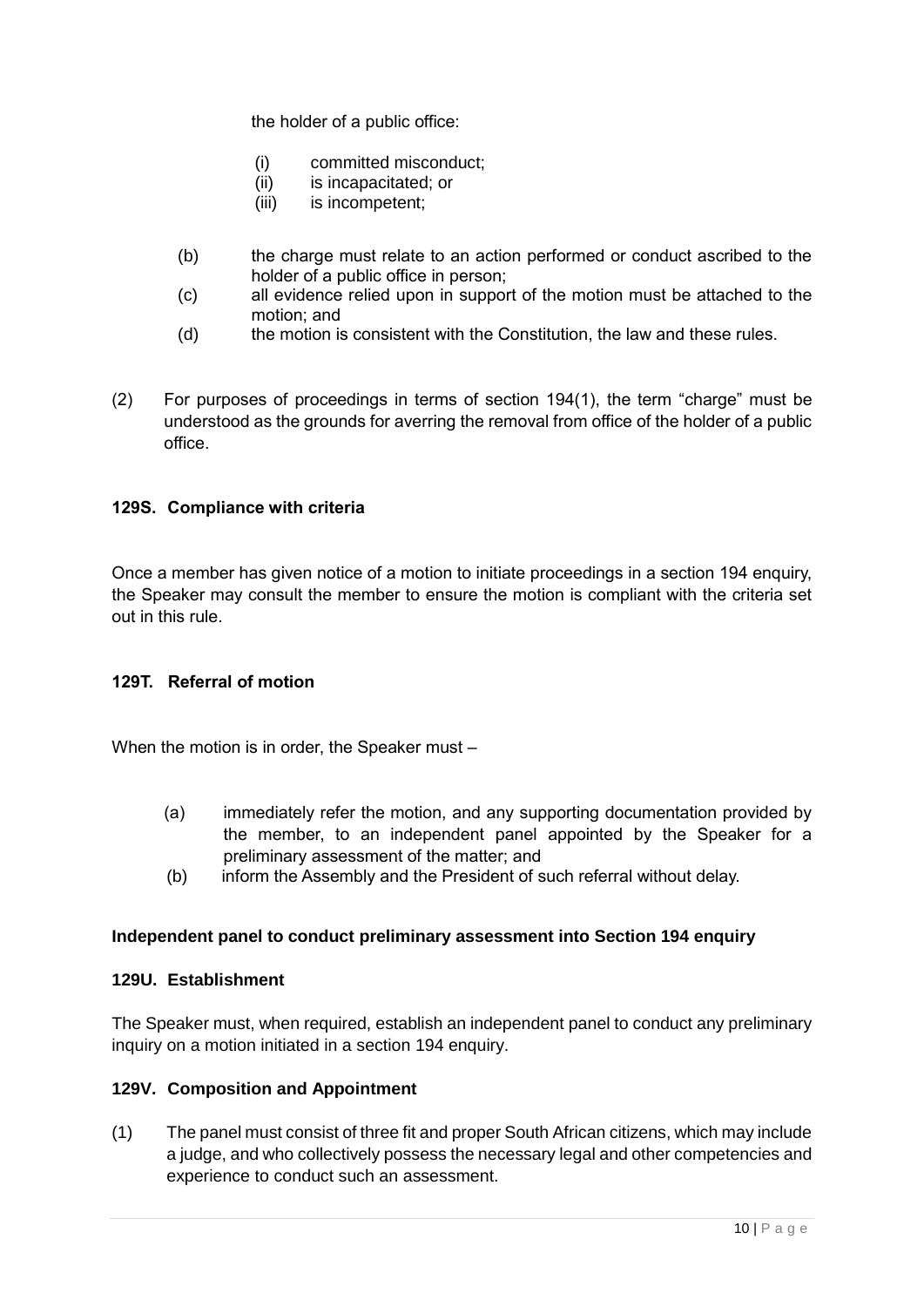- (2) The Speaker must appoint the panel after giving political parties represented in the Assembly a reasonable opportunity to put forward nominees for consideration for the panel, and after the Speaker has given due consideration to all persons so nominated.
- (3) If a judge is appointed to the panel, the Speaker must do so in consultation with the Chief Justice.

#### **129W. Chairperson**

The Speaker must appoint one of the panellists as chairperson of the panel.

#### **129X. Functions and powers of the panel**

- (1) The panel
	- (a) must be independent and subject only to the Constitution, the law and these rules, which it must apply impartially and without fear, favour or prejudice;
	- (b) must, within 30 days of its appointment, conduct and finalise a preliminary assessment relating to the motion proposing a section 194 enquiry to determine whether there is *prima facie* evidence to show that the holder of a public office –
		- (i) committed misconduct;
		- (ii) is incapacitated; or
		- (iii) is incompetent; and
	- $(c)$  in considering the matter
		- (i) may, in its sole discretion, afford any member an opportunity to place relevant written or recorded information before it within a specific timeframe;
		- (ii) must without delay provide the holder of a public office with copies of all information available to the panel relating to the assessment;
		- (iii) must provide the holder of a public office with a reasonable opportunity to respond, in writing, to all relevant allegations against him or her;
		- (iv) must not hold oral hearings and must limit its assessment to the relevant written and recorded information placed before it by members, or by the holder of a public office, in terms of this rule; and
		- (v) must include in its report any recommendations, including the reasons for such recommendations, as well as any minority view of any panellist.
- (2) The panel may determine its own working arrangements strictly within the parameters of the procedures provided for in this rule.

#### **129Y. Quorum**

The panel may proceed with its business when the chairperson and one other panellist is present.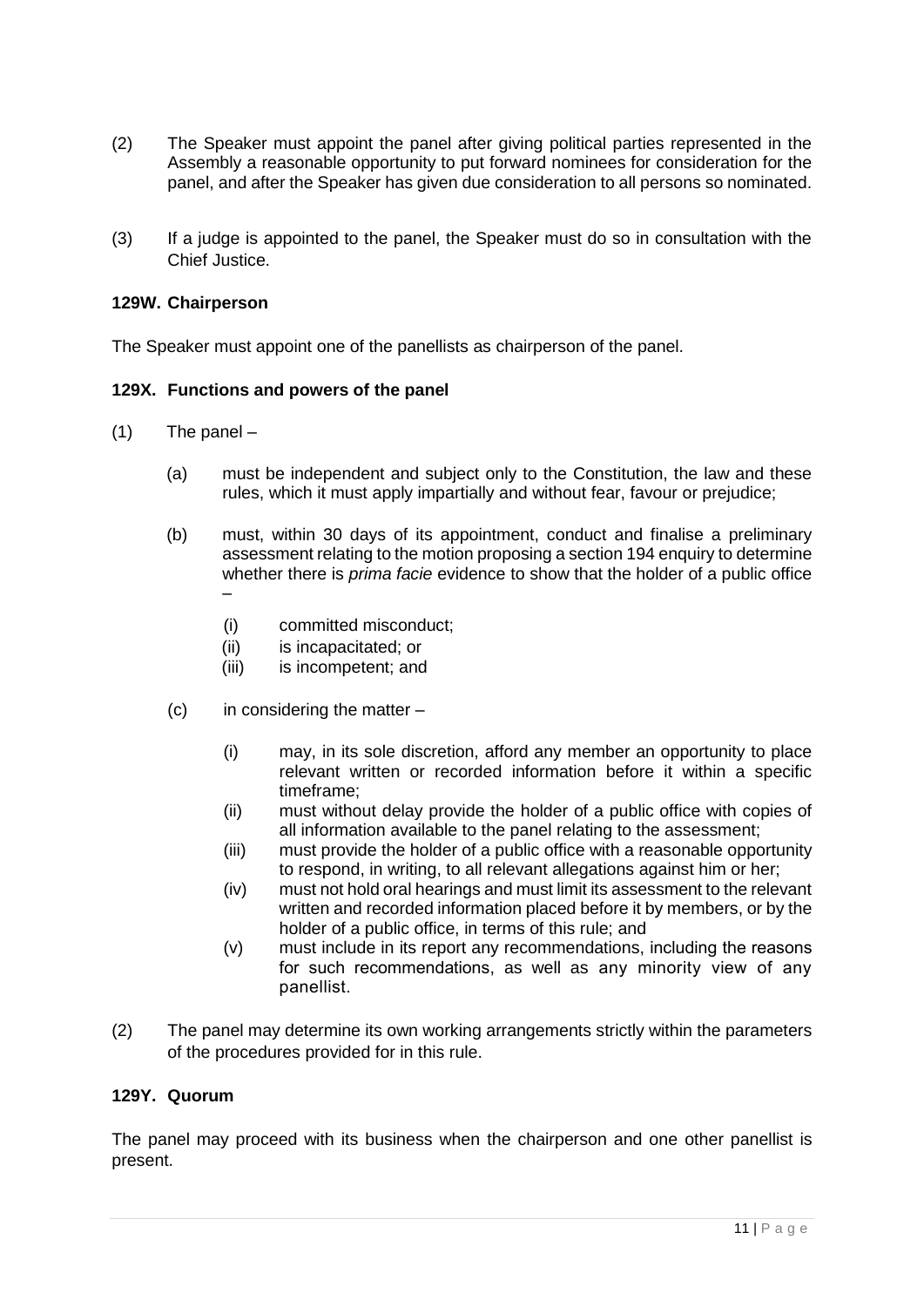#### **129Z. Consideration of panel recommendations**

- (1) Once the panel has made its recommendations the Speaker must schedule the recommendations for consideration by the Assembly, with due urgency, given the programme of the Assembly.
- (2) In the event the Assembly resolves that a section 194 enquiry be proceeded with, the matter must be referred to a committee for a formal enquiry.
- (3) The Speaker must inform the President of any action or decision emanating from the recommendations.

#### **Committee for section 194 Enquiry**

#### **129AA. Establishment**

There is a committee to consider motions initiated in terms of section 194 and referred to it.

#### **129AB. Composition and Appointment**

- (1) The committee consists of the number of Assembly members that the Speaker may determine, subject to the provisions of Rule 154.
- (2) Notwithstanding Rule 155(2), the members of the committee must be appointed as and when necessary.

#### **129AC. Chairperson**

The committee must elect one of its members as chairperson.

#### **129AD. Functions and powers of the committee**

- (1) The committee must, when the Assembly has approved the recommendations of the independent panel in terms of Rule 129Z proceed to conduct an enquiry and establish the veracity of the charges and report to the Assembly thereon.
- (2) The committee must ensure that the enquiry is conducted in a reasonable and procedurally fair manner, within a reasonable timeframe.
- (3) The committee must afford the holder of a public office the right to be heard in his or her own defence and to be assisted by a legal practitioner or other expert of his or her choice[, provided that the legal practitioner or other expert may not participate in the committee].
	- (4) For the purposes of performing its functions, the committee has all the powers applicable to parliamentary committees as provided for in the Constitution, applicable law and these rules.